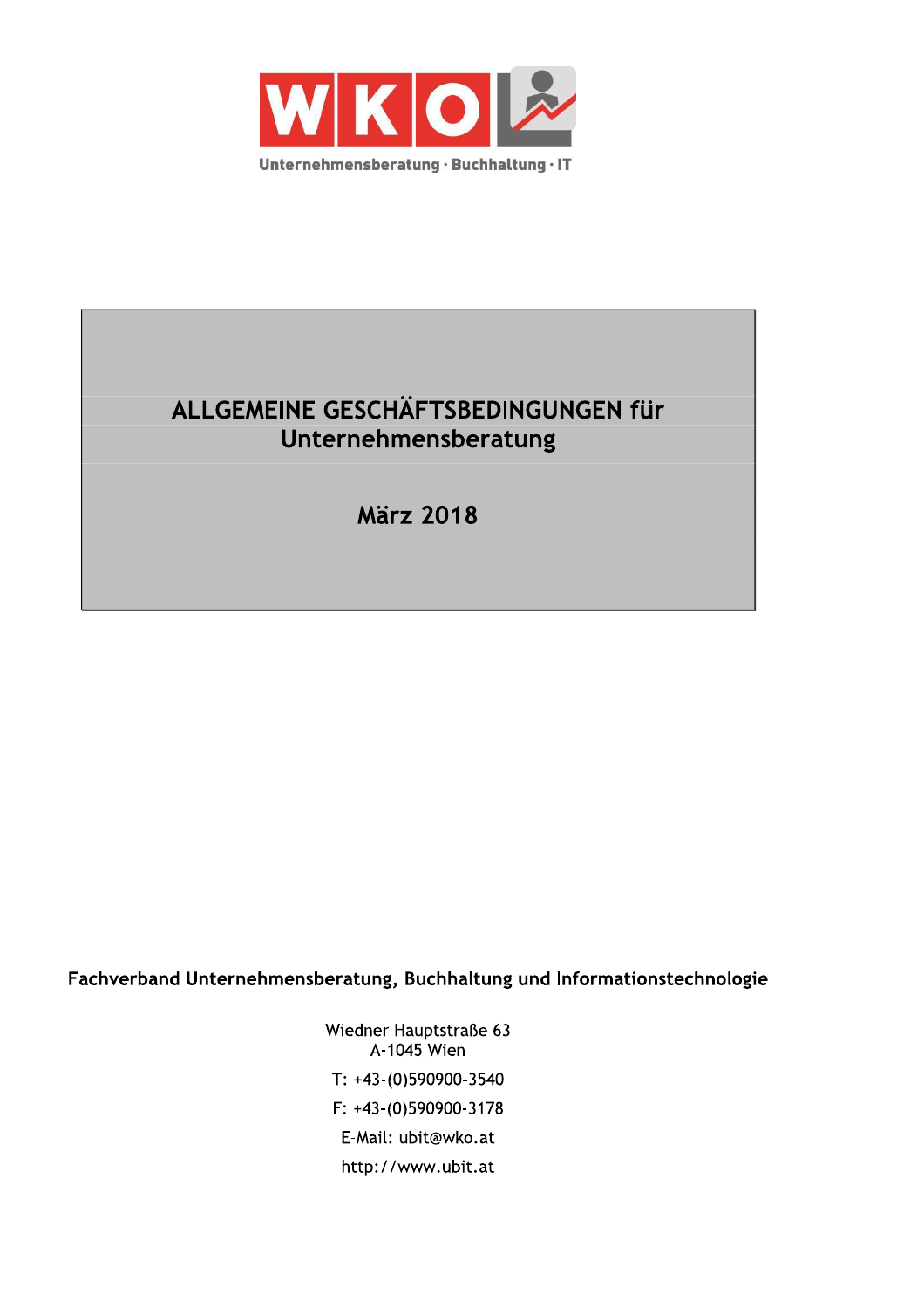# 1. Allgemeine Grundlagen / Geltungsbereich

Für sämtliche Rechtsgeschäfte zwischen dem Auftraggeber und dem Auftragnehmer  $1.1$ (Unternehmensberater) gelten ausschließlich diese Allgemeinen Geschäftsbedingungen. Maßgeblich ist jeweils die zum Zeitpunkt des Vertragsabschlusses gültige Fassung.

 $1.2$ Diese Allgemeinen Geschäftsbedingungen gelten auch für alle künftigen Vertragsbeziehungen, somit auch dann, wenn bei Zusatzverträgen darauf nicht ausdrücklich hingewiesen wird.

Entgegenstehende Allgemeine Geschäftsbedingungen des Auftraggebers sind  $1.3$ ungültig, es sei denn, diese werden vom Auftragnehmer (Unternehmensberater) ausdrücklich schriftlich anerkannt.

 $1.4$ **Für** den. Fall. dass einzelne Bestimmungen dieser Allgemeinen Geschäftsbedingungen unwirksam sein und/oder werden sollten, berührt dies die Wirksamkeit der verbleibenden Bestimmungen und der unter ihrer Zugrundelegung geschlossenen Verträge nicht. Die unwirksame ist durch eine wirksame Bestimmung, die ihr dem Sinn und wirtschaftlichen Zweck nach am nächsten kommt, zu ersetzen.

## 2. Umfang des Beratungsauftrages / Stellvertretung

Der Umfang eines konkreten Beratungsauftrages wird im Einzelfall vertraglich  $2.1$ vereinbart.

 $2.2$ Der Auftragnehmer (Unternehmensberater) ist berechtigt, die ihm obliegenden Aufgaben ganz oder teilweise durch Dritte erbringen zu lassen. Die Bezahlung des Dritten erfolgt ausschließlich durch den Auftragnehmer (Unternehmensberater) selbst. Es entsteht kein wie immer geartetes direktes Vertragsverhältnis zwischen dem Dritten und dem Auftraggeber.

 $2.3$ Der Auftraggeber verpflichtet sich, während sowie bis zum Ablauf von drei Jahren nach Beendigung dieses Vertragsverhältnisses keine wie immer geartete Geschäftsbeziehung zu Personen oder Gesellschaften einzugehen, deren sich der Auftragnehmer (Unternehmensberater) zur Erfüllung seiner vertraglichen Pflichten bedient. Der Auftraggeber wird diese Personen und Gesellschaften insbesondere nicht mit solchen oder ähnlichen Beratungsleistungen beauftragen, die auch der Auftragnehmer (Unternehmensberater) anbietet.

#### 3. Aufklärungspflicht des Auftraggebers / Vollständigkeitserklärung

Der Auftraggeber sorgt dafür, dass die organisatorischen Rahmenbedingungen bei  $3.1$ Erfüllung des Beratungsauftrages an seinem Geschäftssitz ein möglichst ungestörtes, dem raschen Fortgang des Beratungsprozesses förderliches Arbeiten erlauben.

Der Auftraggeber wird den Auftragnehmer (Unternehmensberater) auch über vorher  $3.2$ durchgeführte und/oder laufende Beratungen - auch auf anderen Fachgebieten umfassend informieren.

 $3.3$ Der Auftraggeber sorgt dafür, dass dem Auftragnehmer (Unternehmensberater) auch ohne dessen besondere Aufforderung alle für die Erfüllung und Ausführung des Beratungsauftrages notwendigen Unterlagen zeitgerecht vorgelegt werden und ihm von allen Vorgängen und Umständen Kenntnis gegeben wird, die für die Ausführung des Beratungsauftrages von Bedeutung sind. Dies gilt auch für alle Unterlagen, Vorgänge und Umstände, die erst während der Tätigkeit des Beraters bekannt werden.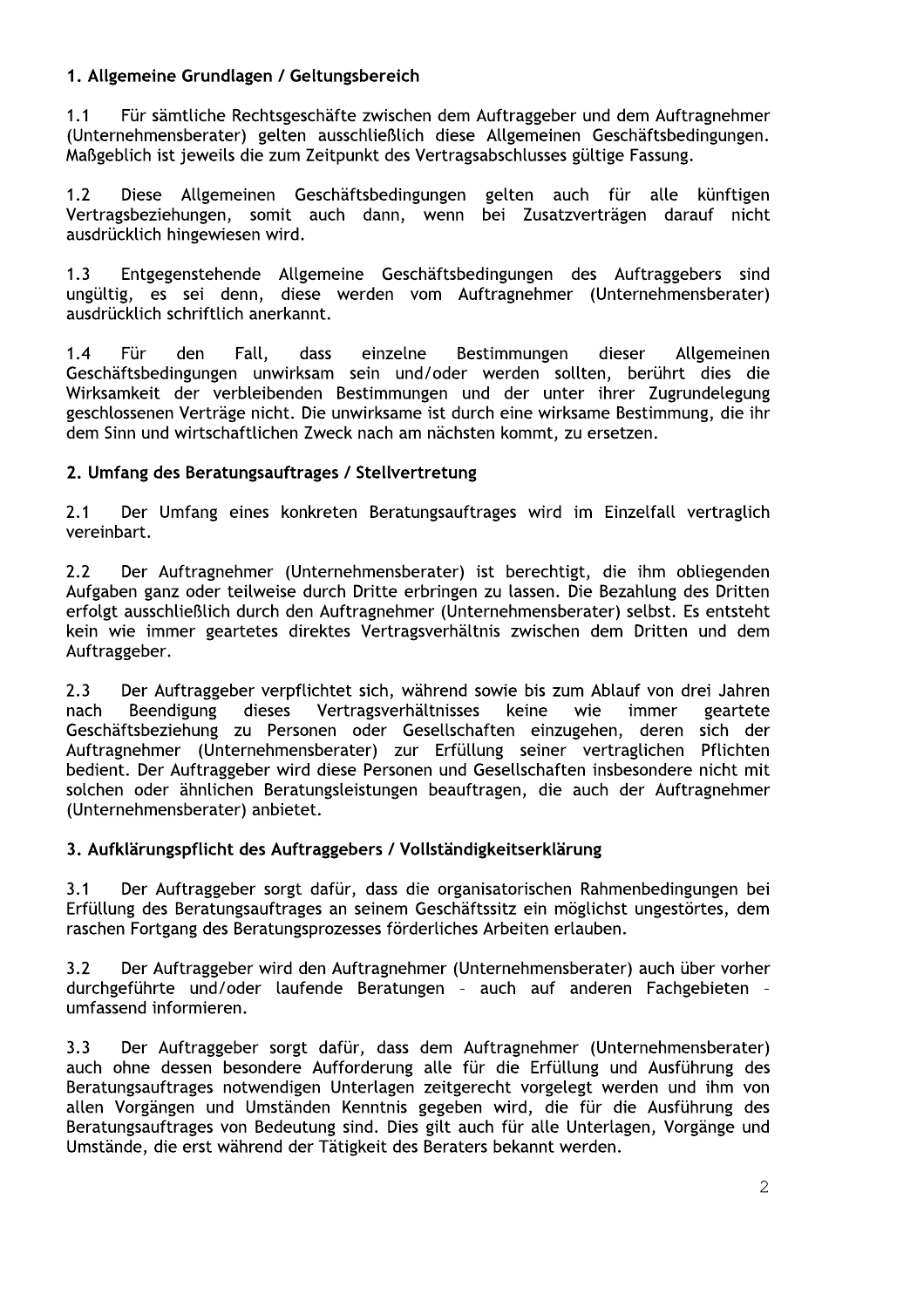$3.4$ Der Auftraggeber sorgt dafür, dass seine Mitarbeiter und die gesetzlich vorgesehene und gegebenenfalls eingerichtete Arbeitnehmervertretung (Betriebsrat) bereits vor Beginn der Tätigkeit des Auftragnehmers (Unternehmensberaters) von dieser informiert werden.

# 4. Sicherung der Unabhängigkeit

 $4.1$ Die Vertragspartner verpflichten sich zur gegenseitigen Loyalität.

 $4.2$ Die Vertragspartner verpflichten sich gegenseitig, alle Vorkehrungen zu treffen, die geeignet sind, die Gefährdung der Unabhängigkeit der beauftragten Dritten und Mitarbeiter des Auftragnehmers (Unternehmensberaters) zu verhindern. Dies gilt insbesondere für Angebote des Auftraggebers auf Anstellung bzw. der Übernahme von Aufträgen auf eigene Rechnung.

# 5. Berichterstattung / Berichtspflicht

 $5.1$ Der Auftragnehmer (Unternehmensberater) verpflichtet sich, über seine Arbeit, die seiner Mitarbeiter und gegebenenfalls auch die beauftragter Dritter dem Arbeitsfortschritt entsprechend dem Auftraggeber Bericht zu erstatten.

 $5.2$ Den Schlussbericht erhält der Auftraggeber in angemessener Zeit, d.h. zwei bis vier Wochen, je nach Art des Beratungsauftrages nach Abschluss des Auftrages.

 $5.3$ Der Auftragnehmer (Unternehmensberater) ist bei der Herstellung des vereinbarten Werkes weisungsfrei, handelt nach eigenem Gutdünken und in eigener Verantwortung. Er ist an keinen bestimmten Arbeitsort und keine bestimmte Arbeitszeit gebunden.

## 6. Schutz des geistigen Eigentums

Die Urheberrechte an den vom Auftragnehmer (Unternehmensberater) und seinen  $6.1$ Mitarbeitern und beauftragten Dritten geschaffenen Werke (insbesondere Anbote, Berichte, Analysen, Gutachten, Organisationspläne, Programme, Leistungsbeschreibungen, Entwürfe, Berechnungen, Zeichnungen, Datenträger etc.) verbleiben beim Auftragnehmer (Unternehmensberater). Sie dürfen vom Auftraggeber während und nach Beendigung des Vertragsverhältnisses ausschließlich für vom Vertrag umfasste Zwecke verwendet werden. Der Auftraggeber ist insofern nicht berechtigt, das Werk (die Werke) ohne ausdrückliche Zustimmung des Auftragnehmers (Unternehmensberaters) zu vervielfältigen und/oder zu verbreiten. Keinesfalls entsteht durch eine unberechtigte Vervielfältigung/Verbreitung des Werkes eine Haftung des Auftragnehmers (Unternehmensberaters) - insbesondere etwa für die Richtigkeit des Werkes - gegenüber Dritten.

Der Verstoß des Auftraggebers gegen diese Bestimmungen berechtigt den  $6.2$ Auftragnehmer (Unternehmensberater) zur sofortigen vorzeitigen Beendigung des Vertragsverhältnisses und zur Geltendmachung anderer gesetzlicher Ansprüche. insbesondere auf Unterlassung und/oder Schadenersatz.

# 7. Gewährleistung

 $7.1$ Der Auftragnehmer (Unternehmensberater) ist ohne Rücksicht auf ein Verschulden berechtigt und verpflichtet, bekannt werdende Unrichtigkeiten und Mängel an seiner Leistung zu beheben. Er wird den Auftraggeber hievon unverzüglich in Kenntnis setzen.

Dieser Anspruch des Auftraggebers erlischt nach sechs Monaten nach Erbringen der  $7.2$ jeweiligen Leistung.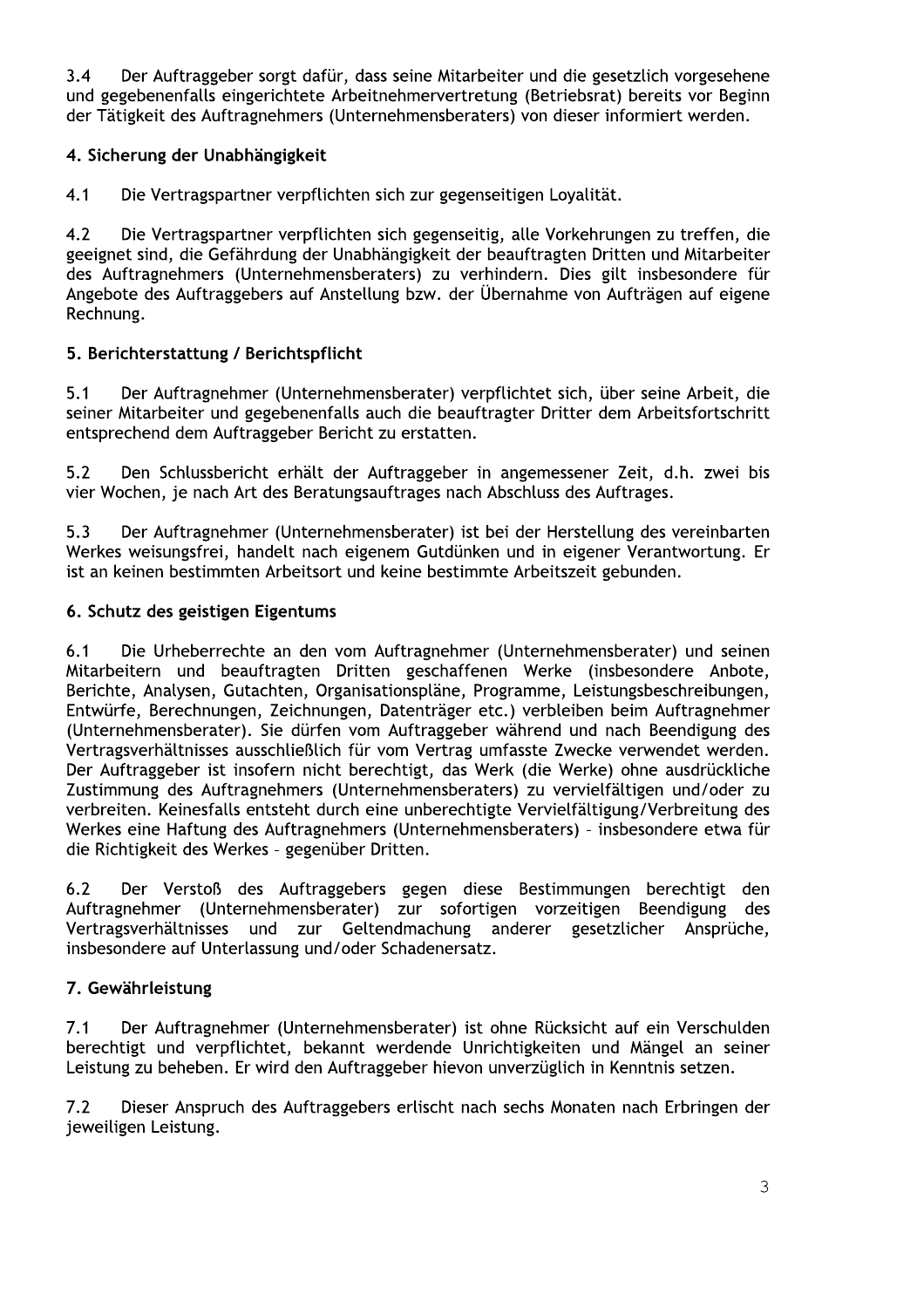## 8. Haftung / Schadenersatz

 $8.1$ Der Auftragnehmer (Unternehmensberater) haftet dem Auftraggeber für Schäden ausgenommen für Personenschäden - nur im Falle groben Verschuldens (Vorsatz oder grobe Fahrlässigkeit). Dies gilt sinngemäß auch für Schäden, die auf vom Auftragnehmer beigezogene Dritte zurückgehen.

 $8.2$ Schadenersatzansprüche des Aufraggebers können nur innerhalb von sechs Monaten ab Kenntnis von Schaden und Schädiger, spätestens aber innerhalb von drei Jahren nach dem anspruchsbegründenden Ereignis gerichtlich geltend gemacht werden.

8.3 Der Auftraggeber hat jeweils den Beweis zu erbringen, dass der Schaden auf ein Verschulden des Auftragnehmers zurückzuführen ist.

Sofern der Auftragnehmer (Unternehmensberater) das Werk unter Zuhilfenahme  $8.4$ **Dritter** erbringt und diesem Zusammenhang Gewährleistungsund/oder in Haftungsansprüche gegenüber diesen Dritten entstehen, tritt der Auftragnehmer (Unternehmensberater) diese Ansprüche an den Auftraggeber ab. Der Auftraggeber wird sich in diesem Fall vorrangig an diese Dritten halten.

## 9. Geheimhaltung / Datenschutz

 $9.1$ Der Auftragnehmer (Unternehmensberater) verpflichtet sich zu unbedingtem Stillschweigen über alle ihm zur Kenntnis gelangenden geschäftlichen Angelegenheiten, insbesondere Geschäfts- und Betriebsgeheimnisse sowie jedwede Information, die er über Art, Betriebsumfang und praktische Tätigkeit des Auftraggebers erhält.

 $9.7$ Weiters verpflichtet sich der Auftragnehmer (Unternehmensberater), über den gesamten Inhalt des Werkes sowie sämtliche Informationen und Umstände, die ihm im Zusammenhang mit der Erstellung des Werkes zugegangen sind, insbesondere auch über die Daten von Klienten des Auftraggebers, Dritten gegenüber Stillschweigen zu bewahren.

9.3 Der Auftragnehmer (Unternehmensberater) ist von der Schweigepflicht gegenüber allfälligen Gehilfen und Stellvertretern, denen er sich bedient, entbunden. Er hat die Schweigepflicht aber auf diese vollständig zu überbinden und haftet für deren Verstoß gegen die Verschwiegenheitsverpflichtung wie für einen eigenen Verstoß.

 $9.4$ **Die** Schweigepflicht reicht unbegrenzt auch über das Ende dieses Vertragsverhältnisses hinaus. Ausnahmen bestehen im Falle gesetzlich vorgesehener Aussageverpflichtungen.

9.5 Der Auftragnehmer (Unternehmensberater) ist berechtigt, ihm anvertraute personenbezogene Daten im Rahmen der Zweckbestimmung des Vertragsverhältnisses zu verarbeiten. Der Auftraggeber leistet dem Auftragnehmer Gewähr, dass hiefür sämtliche erforderlichen Maßnahmen insbesondere jene im Sinne des Datenschutzgesetzes, wie etwa Zustimmungserklärungen der Betroffenen, getroffen worden sind.

#### 10. Honorar

des vereinbarten Werkes erhält  $10.1$ Nach Vollendung der Auftragnehmer (Unternehmensberater) ein Honorar gemäß der Vereinbarung zwischen dem Auftraggeber und dem Auftragnehmer (Unternehmensberater). Der Auftragnehmer (Unternehmensberater) ist berechtigt, dem Arbeitsfortschritt entsprechend Zwischenabrechnungen zu legen und dem jeweiligen Fortschritt entsprechende Akonti zu verlangen. Das Honorar ist jeweils mit Rechnungslegung durch den Auftragnehmer fällig.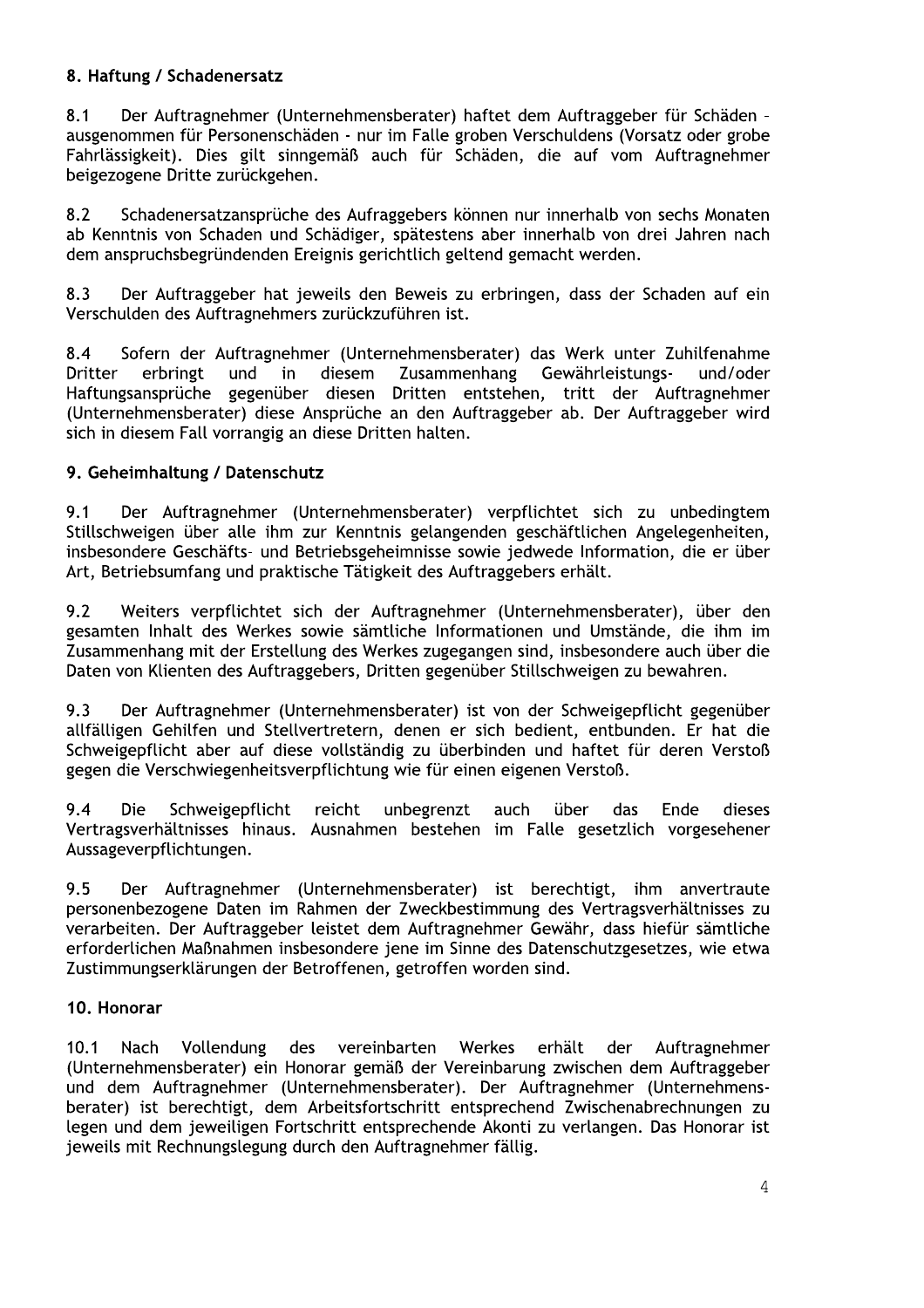Der Auftragnehmer (Unternehmensberater) wird jeweils eine zum Vorsteuerabzug  $10.2$ berechtigende Rechnung mit allen gesetzlich erforderlichen Merkmalen ausstellen.

Anfallende Barauslagen, Spesen, Reisekosten, etc. sind gegen Rechnungslegung des  $10.3$ Auftragnehmers (Unternehmensberaters) vom Auftraggeber zusätzlich zu ersetzen.

Unterbleibt die Ausführung des vereinbarten Werkes aus Gründen, die auf Seiten  $10.4$ des Auftraggebers liegen, oder aufgrund einer berechtigten vorzeitigen Beendigung des Vertragsverhältnisses durch den Auftragnehmer (Unternehmensberater), so behält der Auftragnehmer (Unternehmensberater) den Anspruch auf Zahlung des gesamten vereinbarten Honorars abzüglich ersparter Aufwendungen. Im Falle der Vereinbarung eines Stundenhonorars ist das Honorar für jene Stundenanzahl, die für das gesamte vereinbarte Werk zu erwarten gewesen ist, abzüglich der ersparten Aufwendungen zu leisten. Die ersparten Aufwendungen sind mit 30 Prozent des Honorars für jene Leistungen, die der Auftragnehmer bis zum Tage der Beendigung des Vertragsverhältnisses noch nicht erbracht hat, pauschaliert vereinbart.

Im Falle der Nichtzahlung von Zwischenabrechnungen ist der Auftragnehmer  $10.5$ (Unternehmensberater) von seiner Verpflichtung, weitere Leistungen zu erbringen, befreit. Die Geltendmachung weiterer aus der Nichtzahlung resultierender Ansprüche wird dadurch aber nicht berührt.

## 11. Elektronische Rechnungslegung

Der Auftragnehmer (Unternehmensberater) ist berechtigt, dem Auftraggeber  $11.1$ Rechnungen auch in elektronischer Form zu übermitteln. Der Auftraggeber erklärt sich mit der Zusendung von Rechnungen in elektronischer Form durch den Auftragnehmer (Unternehmensberater) ausdrücklich einverstanden.

#### 12. Dauer des Vertrages

 $12.1$ Dieser Vertrag endet grundsätzlich mit dem Abschluss des Projekts.

Der Vertrag kann dessen ungeachtet jederzeit aus wichtigen Gründen von jeder  $12.2$ Seite ohne Einhaltung einer Kündigungsfrist gelöst werden. Als wichtiger Grund ist insbesondere anzusehen,

- wenn ein Vertragspartner wesentliche Vertragsverpflichtungen verletzt oder

- wenn ein Vertragspartner nach Eröffnung eines Insolvenzverfahrens in Zahlungsverzug gerät.

- wenn berechtigte Bedenken hinsichtlich der Bonität eines Vertragspartners, über den kein Insolvenzverfahren eröffnet ist, bestehen und dieser auf Begehren des Auftragnehmers weder Vorauszahlungen leistet noch vor Leistung des Auftragnehmers eine taugliche Sicherheit leistet und die schlechten Vermögensverhältnisse dem anderen Vertragspartner bei Vertragsabschluss nicht bekannt waren.

#### 13. Schlussbestimmungen

Die Vertragsparteien bestätigen, alle Angaben im Vertrag gewissenhaft und  $13.1$ wahrheitsgetreu gemacht zu haben und verpflichten sich, allfällige Änderungen wechselseitig umgehend bekannt zu geben.

Änderungen des Vertrages und dieser AGB bedürfen der Schriftform; ebenso ein  $13.2$ Abgehen von diesem Formerfordernis. Mündliche Nebenabreden bestehen nicht.